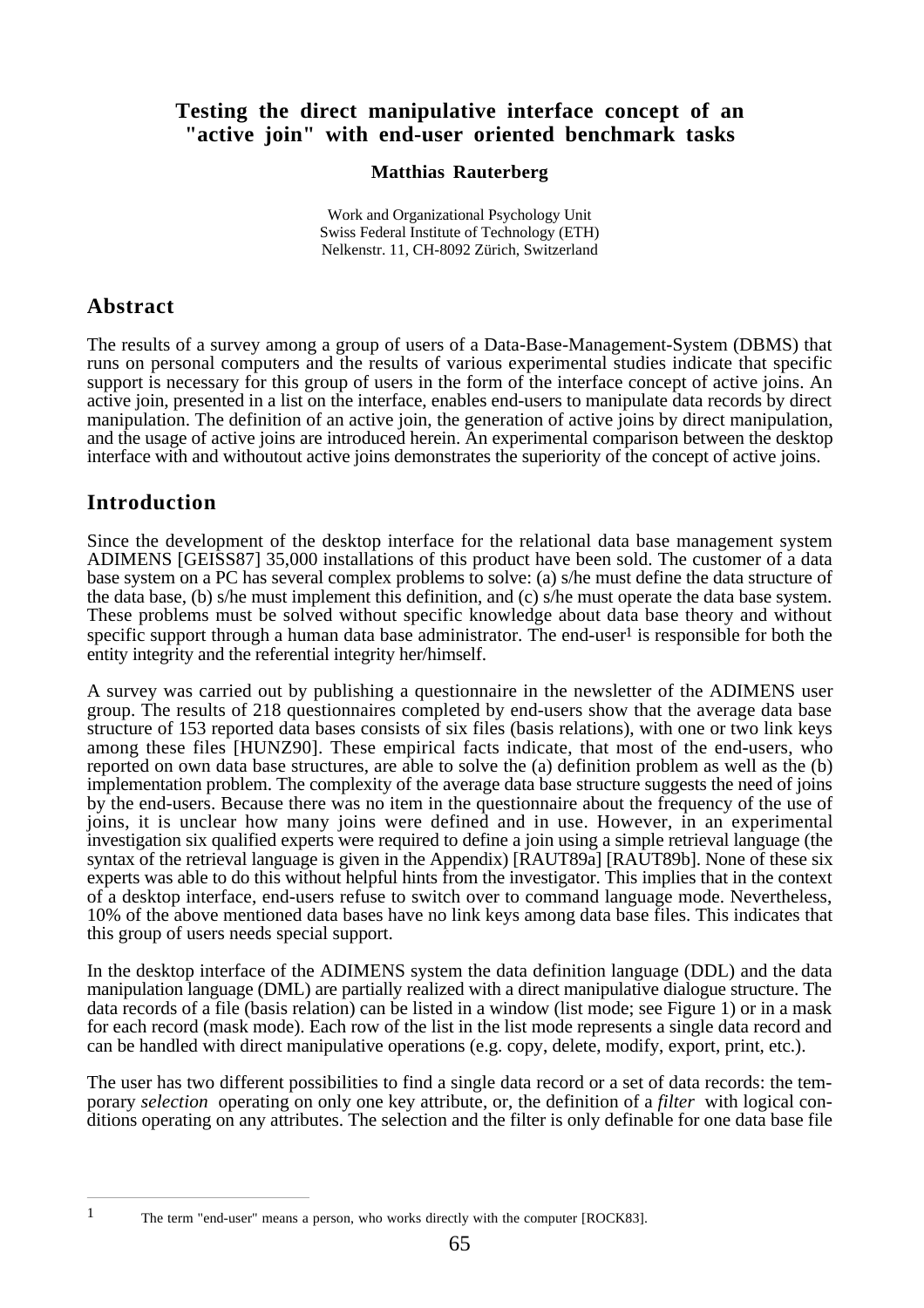at once. To define more complex queries, the end-user has to use the retrieval language AdiTalk, which is similar to Dbase.

In the first version of the ADIMENS GT with the desktop interface, the generation of both tables, or lists, only with attributes of different basis relations (data base files) is done with a simple retrieval language (see Appendix). These tables, or lists, are only presented as output text in view, or browse, mode. The user has no possibility to operate on table entries in a direct manipulative fashion.



**Figure 1:** The desktop of the first version of the DBMS ADIMENS GT. The window in the middle of the desktop contains all five data records of the file named 'supplier'. The functions of all function keys of the keyboard (F1 .. F10) are shown at the bottom row of the desktop.

Different empirical studies were conducted to analyse the useability and efficiency of several aspects of the desktop interface for the first desktop version ADIMENS GT [RAUT89a] [RAUT89b] [RAUT90] [RAUT91]. One important interactive problem was observed: none of the investigated experienced users was able to define a join between two or more files without help. Furthermore, all of the users prefered the *list mode* (see Figure 1). Since there was no possibility for a temporary selection of data records in the list mode, the user had to define a global filter.

Also, in the first desktop version of ADIMENS GT (see Figure 1) all direct manipulative operations on data are possible only for data records of a single file, so that the basic idea of a relational DBMS could not be conceptualized adequately to support the end-user's mental model. To solve these interactive problems, a second version of the desktop interface has been developed and implemented. The new desktop interface ADIMENS GT+ can be characterized by the following features: the option of temporary selections in combination with the list mode and the option of definitions of virtual join files. The concept of virtual join files is based on equi-joins.

#### **Different views of the data**

There are three different views of the data structure of a data base: the *conceptual view* of all entities, the *internal view* of the physical organisation of the data records and the end-user's *external view* of parts of the data base [SCHLA83, p.26]. A PC end-user must be supported with specific interface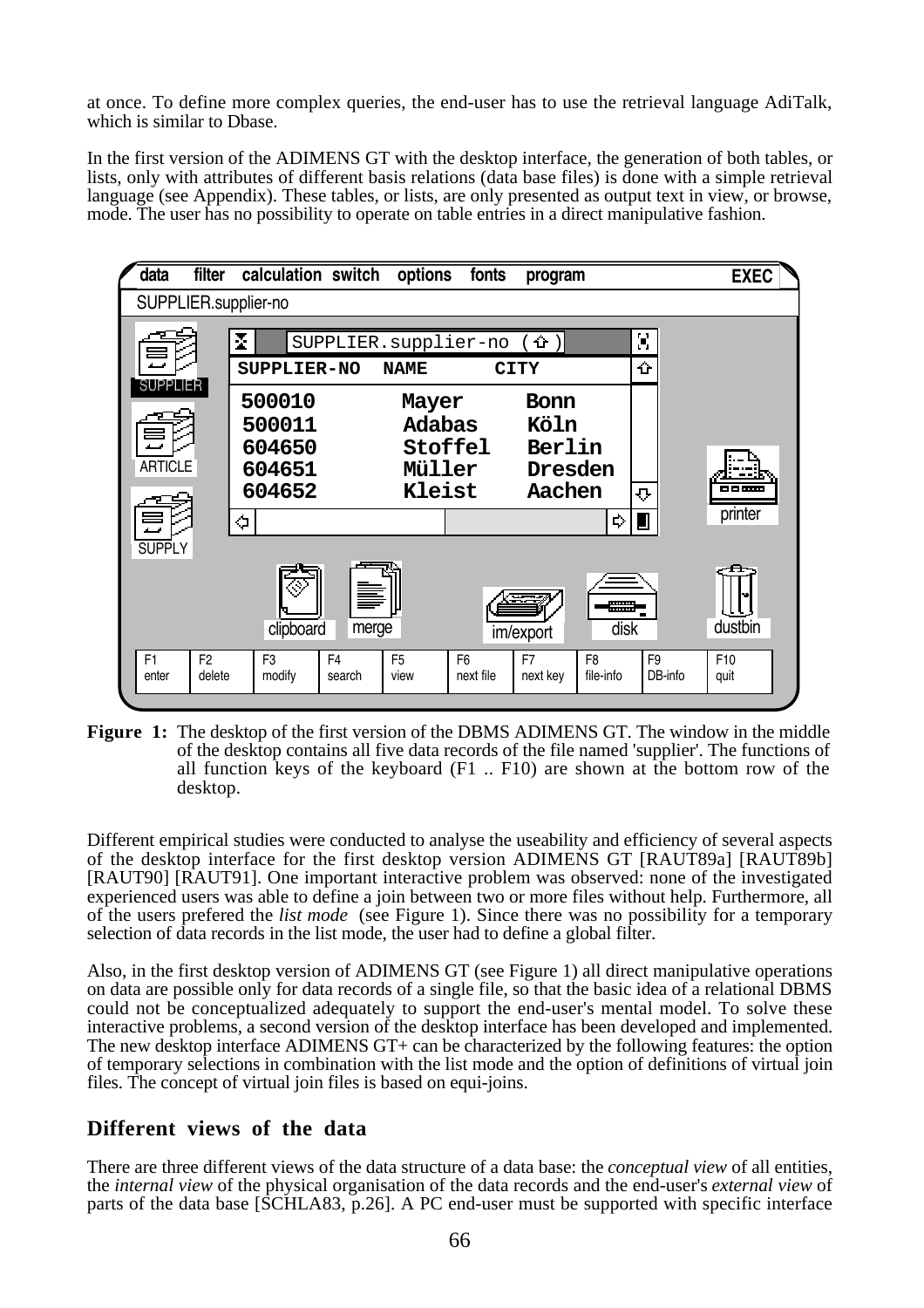features in all of these three views to provide a user oriented [SPINA90] and a task oriented [ULICH91] software design.

In most task contexts, end-users need a task specific combination of several attributes stored in different files. These combinations are commonly called joins. The possibility of direct manipulative operations on attributes combined in joins is an example of task oriented interface design [ULICH87] [ULICH89] [ULICH91] [DIN88].

#### 1 The DBMS-administrator's view of the data

The administrator's view of the data encloses the conceptual view and the internal view, and is dominated by technical constraints: a minimum of redundancy and a maximum of consistency [DATE83]. These conditions can be realized in a relational DBMS by defining the appropriate relations. A simple example is a wholesale dealer who manages his orders with a relational DBMS. The exemplary data base is composed of three files: the article file, the supplier file and the supply file. These three files contain all relevant attributes to make an order, so the dealer needs a specific join.

#### 2 The end-user's view of the data

The attributes that make up such a join can be handled in two different presentation modes, the list mode or the mask mode. In the mask mode, the user has full access to all attributes at once. For an overview of all data records in the virtual join file, users prefer the list mode (see Figure 2). In an experimental investigation six qualified experts were required to solve ten tasks [RAU89a] [RAU89b]. The total number of keystrokes to solve these tasks of all experts was 7311. The mask mode was used by the experts for only 21 keystrokes, indicating that they prefer the list mode.

If an end-user wants in a table, or list, defined by a (passive) join, s/he has to generate a merge document with an external text editor. In the desktop version of ADIMENS GT the merge document with the retrieval commands to define the above mentioned join 'order' looks as follows:

#### #QUANTITY# #SUPPLIER-NO->SUPPLIER# #SUPPLIER-NAME# #CITY# #<-# #ARTICLE-NO->ARTICLE# #ARTICLE-NAME# #TYPE# #<-#

The user has to merge this document with the file 'supply' which contains the both linking keys "supplier-no" and "article-no" (the complete syntax is given in the Appendix).

In the specific task context of 'making an order' the wholesale dealer is not interested in knowing in which files the relevant attributes are stored. S/he needs all relevant attributes at once in one dialogue context. If the wholesale dealer wants to update one of the attributes, e.g. the attribute 'quantity', s/he then needs active access to this attribute in the context of all associated attributes. In the desktop version of ADIMENS GT users have only the possibilty to generate lists in a browse mode. This implies the necessity of *active joins*.

#### **The concept of an "active" join**

The idea of the concept of "active" joins is based on the psychological theory of task orientation and control [ULICH91]. Two prerequisites for the development of task orientation are: "(a) the individual should have control over the materials and processes of the task; and (b) the structural characteristics of the task (should) be such as to induce forces on the individual toward aiding its completion or continuation" [EMER78; p. 78]. Further on the two aspects of control are important: (1) "all those elements in which choice of how to do a job was left to the person doing it" and (2) "the extent to which an individual is free from intervention in the form of inspection and supervisory check-up" [EMER78; p. 79]. The concept of the complete task is discussed in detail somewhere else [see ULICH91].

Let us have a look towards our example. The simple task 'making an order' is characterised by the following feature: the dealer needs all information stored in three different files at once in one dialogue context to have task oriented control of his actions. He is really not interested in the informations stored in attributes like 'article-no' and 'supplier-no'. This kind of attributes is primary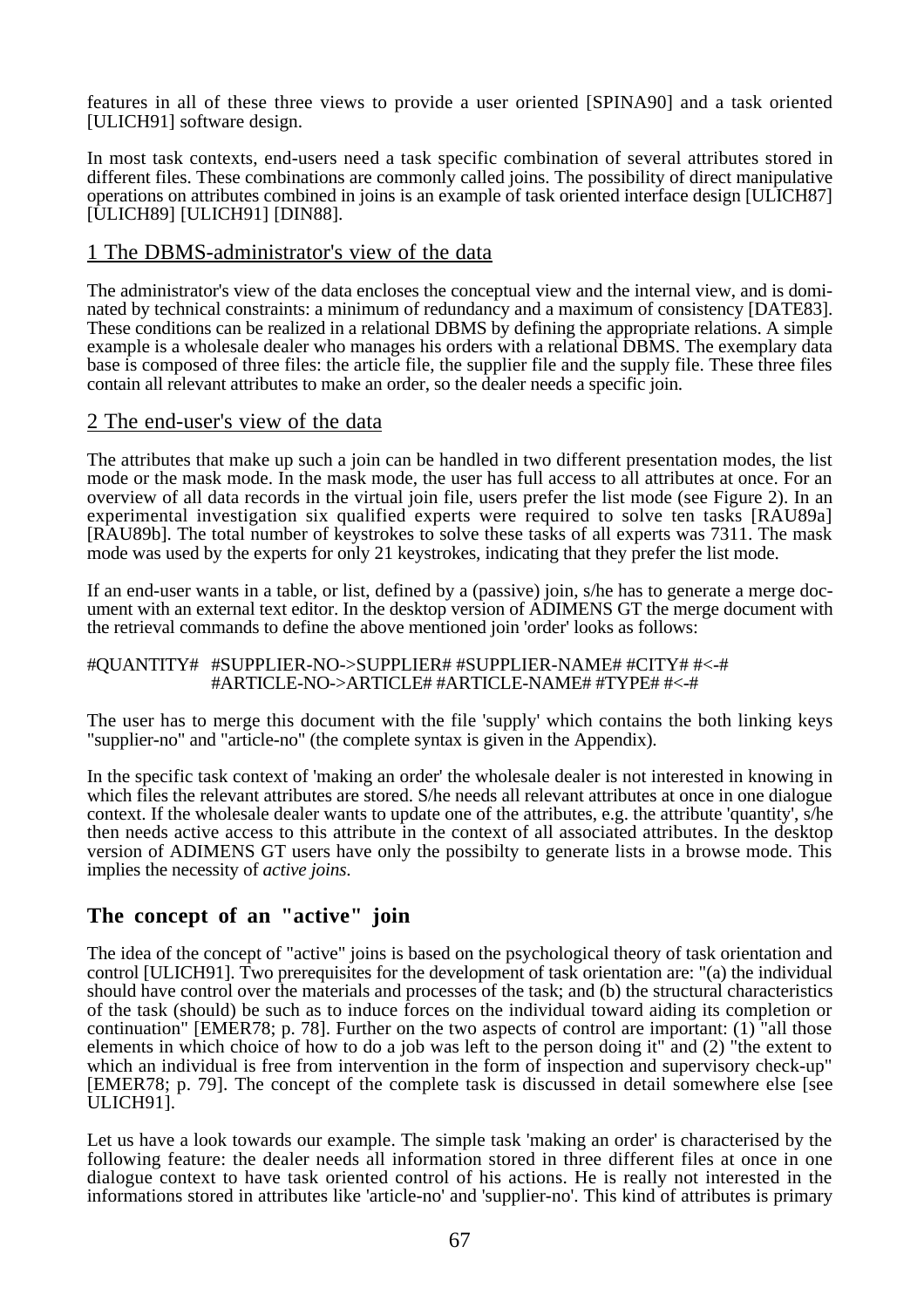caused solely by technical reasons (the administrator's view!). An optimal task orientation would be given, if the DBMS could automatically manage attributes like 'article-no', etc. The end-user only needs to specify the different types of relations, which are relevant in the specific task context. Further on, a lot of task oriented research must be done to come to the right semantic of active joins, which can be implemented in DBMSs. A first step in this direction is described below.



Figure 2: The desktop of the new version of the DBMS ADIMENS GT+. All virtual data records defined by the example in section 2.1 are listed in the window. The corresponding link file is named 'order'; this file is represented by a special icon with the combined cardindex boxes. The functions of all function keys of the keyboard (F1 .. F10) are shown at the bottom of the desktop.

#### 1 The definition of an "active" join

In the first version of the DBMS ADIMENS GT, the user could only take a look at the contents of attributes defined by joins using a simple retrieval language. The user had no possibility to change the attribute values in this passive browse mode. For this reason, this type of join is called a *passive join*.

In contrast an *active join* is defined as follows: the user has full access to all attribute values displayed on the output screen. This condition can be fulfilled in the context of a desktop interface in two different ways: 1. the attribute values can be directly manipulated in the output tables, or lists, or 2. the attribute values can be manipulated after transfer to a dialogue box. The second way is implemented in the new version of the desktop interface of ADIMENS GT+.

In the 'list mode' of the new ADIMENS GT+ version, the user has full access to all virtual data records of a join file. Each virtual data record is represented as a row in a table, or list. The complete list is mapped onto a desktop window (see Figure 2). The list is sorted by a selected key attribute, shown in the window header.

Each row of the desktop window shown in Figure 2 represents a virtual data record. The following direct manipulative operations can be applied to all virtual data records represented in a window: delete, print, export, multi-level sort, etc. In order to change the attribute values, the user must first of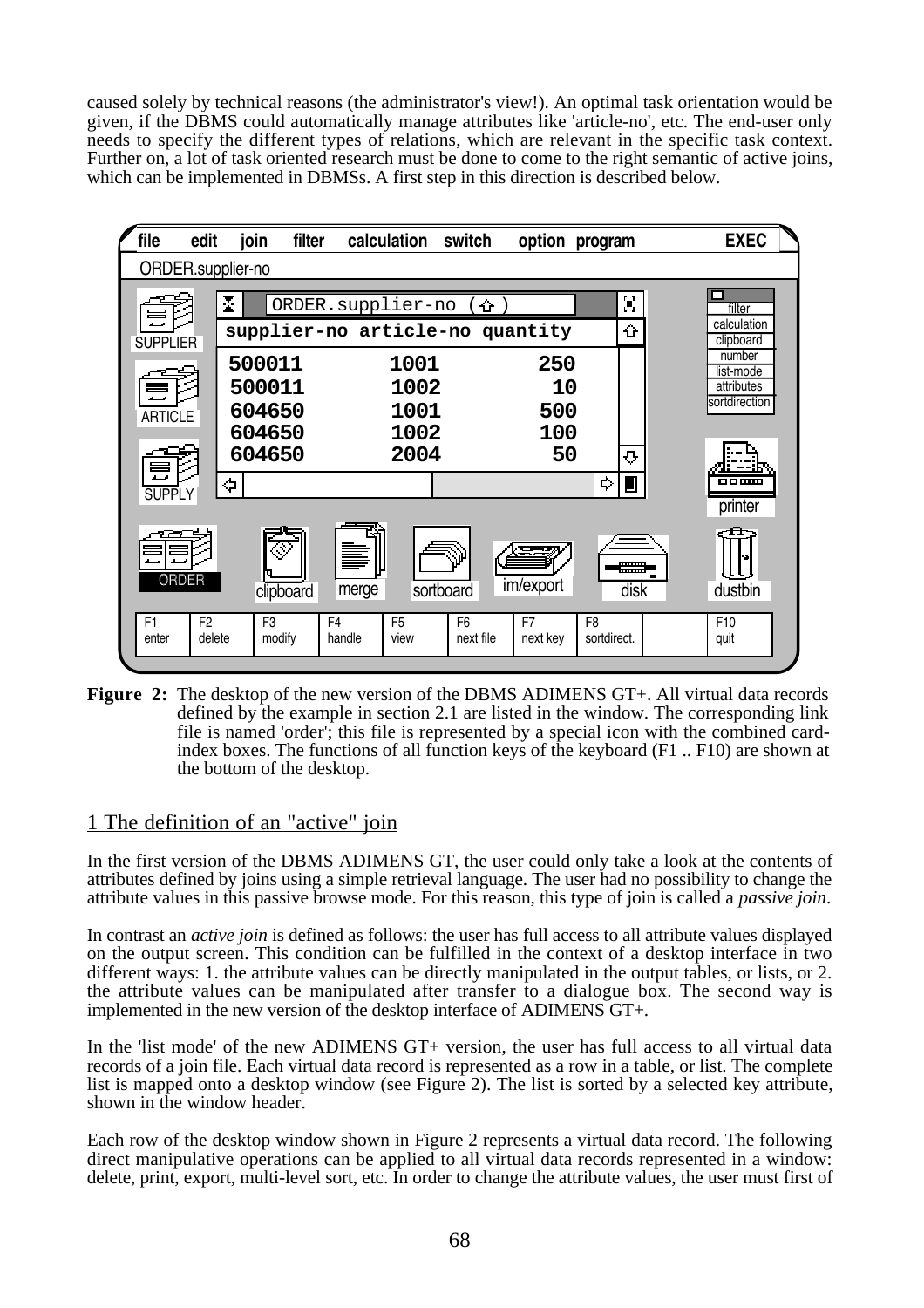all transfer the row, or virtual data record, to a dialogue box. This operation can be done by activating all rows of interest and then starting the function 'modify'.



**Figure 3:** The "part window" (pw) contains the icons of the different file types (left column) and the icons of the different data types (right column). The user points to and activates the desired type with the mouse; then s/he moves a copy of the selected type into the working window area.

Now we will consider the direct manipulative method to define and create a data base with active joins. In the desktop version of ADIMENS GT+ a data base can consist of three different file types and eight different data types (as shown in Figure 3). One of these three file types is the join-file type. To create an active join the user has to change to the definition mode of ADIMENS GT+.



**Figure 4:** The "working window" of the file types (wwf) contains the icons of the three data files 'supplier', 'supply' and 'article', the join file "order" and the two link files "supplier no" and "article no" of the data base example "supply". The join file "order" contains attributes of the "supplier" file, the "supply" file and the "article" file. The link files "supplier no" and "article no" contain the corresponding linking key attributes. The link files are only relevant for end-users in the data base definition phase.

In the definition mode s/he copies all required objects (data file, join file, link file, and different types of attributes) from the part window (pw) (see Figure 3) into the working window and arranges them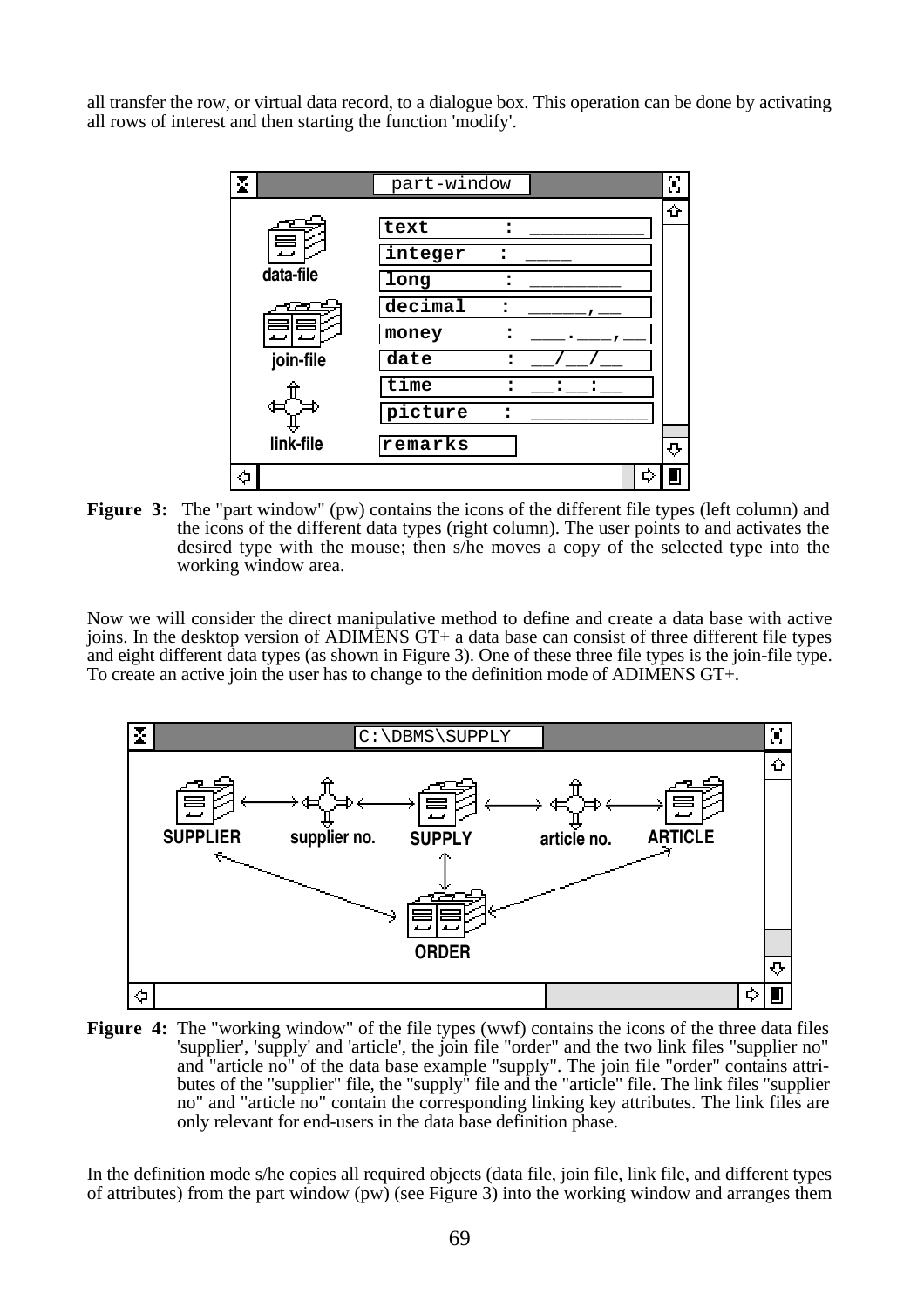appropriately. There are two different types of working windows: the working window for the data, join and link files (wwf) (see Figure 4), and the working window for the different data types (wwd). An empty working window for the files (wwf) is automatically given.

After creating a file object in the wwf, the working window of the data types (wwd) can be activated by double click on the file icon in the wwf. Now, the user can create and arrange the different attributes of the active file by copying from the collection window into the wwd. The length of each data type is defined by a default value, which can be changed by the user immediately after creation.

The user can create and arrange all objects with direct manipulation. After defining all necessary attributes of all files the user needs only to activate the pull down menu item "DB generation", and the DBMS sets up the constructed data base automatically.

Once a join file is created including all attributes of only one or of several dependent data files, specific joins can be produced by defining projections. A projection is a selection of those attributes which are of special interest. The definition of a projection can be done interactively by pointing with the mouse to the required attributes. This dialogue mode can be activated by clicking on the menu item 'attribute selection' in the pull down menu 'switch' (see Figure 2).

#### 2 The operations on "active" joins

At any time during operating a data base the end-user can define or modify active joins. This is no problem, because each definition of a join is based on attributes of data files. Only the data files (basis relations) define the structure of the data base. This feature of join files is the reason why we call join files 'virtual data files'.

Unsolved problems are the semantic of the functions 'enter' and 'delete'. To protect end-users from unnecessary loss of data, a sophisticated protection mechanism was implemented. Each data file can have the following four protection modes: enter, modify, delete, view. Each attribute of a data file can be protected from unallowed reading, writing, and modifying, too. These different protection modes of attributes are neccessary, to increase the safety of join operations. For example, it is dangerous to modify the value of the attribute 'article-no' or 'supplier-no' in the task 'making an order'.

The current implemented version of an active join is not powerful enough to allow end-users a semantic correct delete or enter operation. So, in all of these cases the end-user has to operate directly on the data files. Another restriction is the fact, that each active join is an equi-join. If an end-user is interested in other conditions of comparison, s/he must use the retrieval language AdiTalk.

To test the usability of our concept of active joins a user oriented benchmark test was done.

#### **The user benchmark test of the "active" join concept**<sup>1</sup>

In an experimental investigation, the two different desktop interfaces (ADIMENS GT and ADIMENS  $GT_{+}$ ) were compared. Two samples of students in computer sciences ('group-1': n = 16, and 'group-2': n = 15) tested *each* interface version of the DBMS ADIMENS. The first group started with the old version  $(GT)$  and then tested the new one  $(GT+)$ , the second group tested in reversed sequence  $(GT + \neg > GT)$ .

The samples of users can be described as follows:

Group-1  $(GT > GT+)$ :

average age 24  $(\pm 2)^2$  years; 14 men, 2 women; 6.  $(\pm 2)$  semester computer sciences; 4138  $(\pm 2)$ 4022; range: 450-15.745) hrs. general EDP3 previous experience, including 338 (± 515; range: 10-1.500) hrs. previous experience with DBM-systems [other than ADIMENS], and 3  $(\pm 9;$ range: 0-35) hrs. with ADIMENS.

<sup>&</sup>lt;sup>1</sup> We thank Christian Rolfsen for his support conducting the experimental investigation.<br><sup>2</sup> (+xx) stands for "standard deviation" of the distribution

<sup>&</sup>lt;sup>2</sup> ( $\pm$ xx) stands for "standard deviation" of the distribution.<br><sup>3</sup> EDD – Electronic Dete Processing.

 $EDP = Electronic Data Processing.$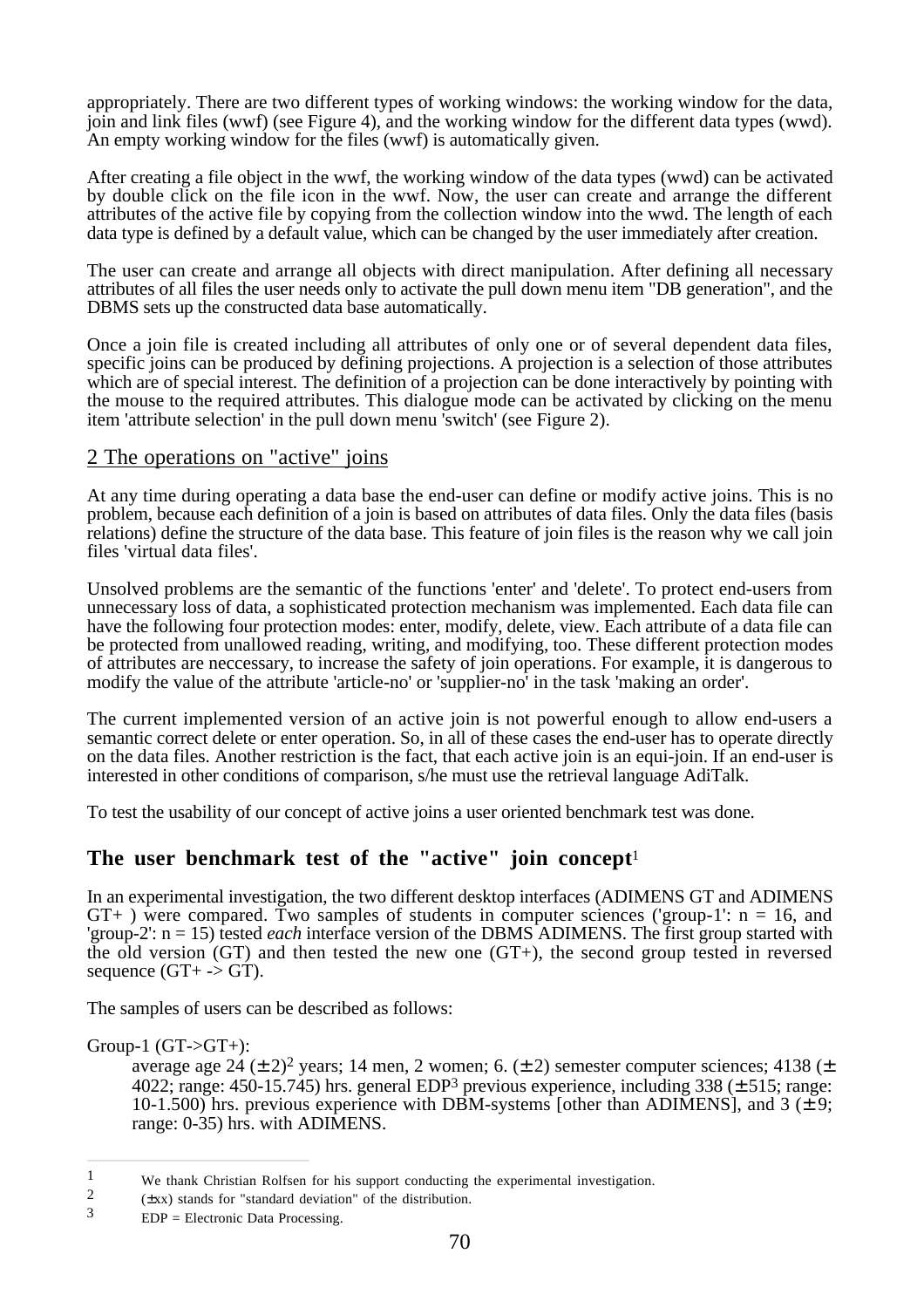Group-2  $(GT + -\geq GT)$ :

average age 24 ( $\pm$  3) years; 14 men, 1 woman; 5. ( $\pm$  2) semester computer sciences; 3706 ( $\pm$ 4562; range: 705-15.535) hrs. general EDP previous experience, including 67  $(\pm 119)$ ; range: 0-350) hrs. previous experience with DBM-systems [other than ADIMENS], and 7 ( $\pm$  21; range: 0-75) hrs. with ADIMENS.

There are no statistically relevant differences between group-1 and group-2, except the different amount of DBMS experiences (t-test, two tailed,  $df=30$ ,  $p\leq 0.05$ ). All users had to complete the following user benchmark task given in two parallel forms:

*Task description for the interface without 'active joins' (ADIMENS GT):* 

"Create a list using the given retrieval language. This list should contain all values of the attribute 'quantity' of the file 'supply' and of the attribute 'article-name' of the file 'article'. Produce a adequate merge document with the text editor, merge the document with the file 'supply', and print the result."

*Task description for the interface with 'active joins' (ADIMENS GT+):* 

"Create a list using the join file 'order'. This list should contain all values of the attribute 'quantity' and of the attribute 'article-name'. Define a adequate projection, and print the result."

The dependent variables were the time consumed ("test processing time" = TPT) and the number of keystrokes used ("number of keystrokes" = NOK) to complete the benchmark task. Each pressing of a key (or a mouse click) and a timestamp belonging to this keystroke was automatically recorded in a logfile. The investigator made sure that each test was completed.

| Table 1:<br>The results of the dependent variable "test processing time" $=$ TPT. |
|-----------------------------------------------------------------------------------|
|-----------------------------------------------------------------------------------|

| <b>TPT</b> | User Group-1                               | User Group-2                               |
|------------|--------------------------------------------|--------------------------------------------|
| 1. task    | [GT] interface<br>$709 \pm 321$ seconds    | $[GT+]$ interface<br>$282 \pm 186$ seconds |
| 2. task    | $[GT+]$ interface<br>$209 \pm 169$ seconds | [GT] interface<br>$542 \pm 288$ seconds    |

**Table 2:** The results of the dependent variable "number of keystrokes" = NOK.

| <b>NOK</b> | User Group-1                                | User Group-2                                |
|------------|---------------------------------------------|---------------------------------------------|
| 1. task    | [GT] interface<br>154 ±38 keystrokes        | $[GT+]$ interface<br>$25 \pm 20$ keystrokes |
| 2. task    | $[GT+]$ interface<br>$32 \pm 19$ keystrokes | [GT] interface<br>145 $\pm$ 54 keystrokes   |

A variance analysis with the two factors "interface [GT vs. GT+]" ( $F_{1,30} = 49.2$ ,  $p \le 0.001$ ), and "sequence [group-1 vs. group-2]" ( $F_{1,30} = 0.43$ ,  $p \le 0.516$ ) was computed. The main effect of the "interface" is significant (see Table 3, second column). A variance analysis including the number of keystrokes as a covariate with the same two factors "interface" ( $F_{1,30} = .001$ ,  $p \le 0.961$ ), and "sequence" ( $F_{1,30} = 0.43$ ,  $p \le 0.516$ ) was also computed (see Table 3, third column).

The significant interaction between the factor "interface" and the factor "sequence" indicates, that the decrease of the test processing time can neither be explained exclusively by learning ( $F_{1,30} = 4.87$ , p ≤ 0.035), nor by the amount of interactivity in combination with learning  $(F_{1,30} = 3.88, p \le 0.059)$ .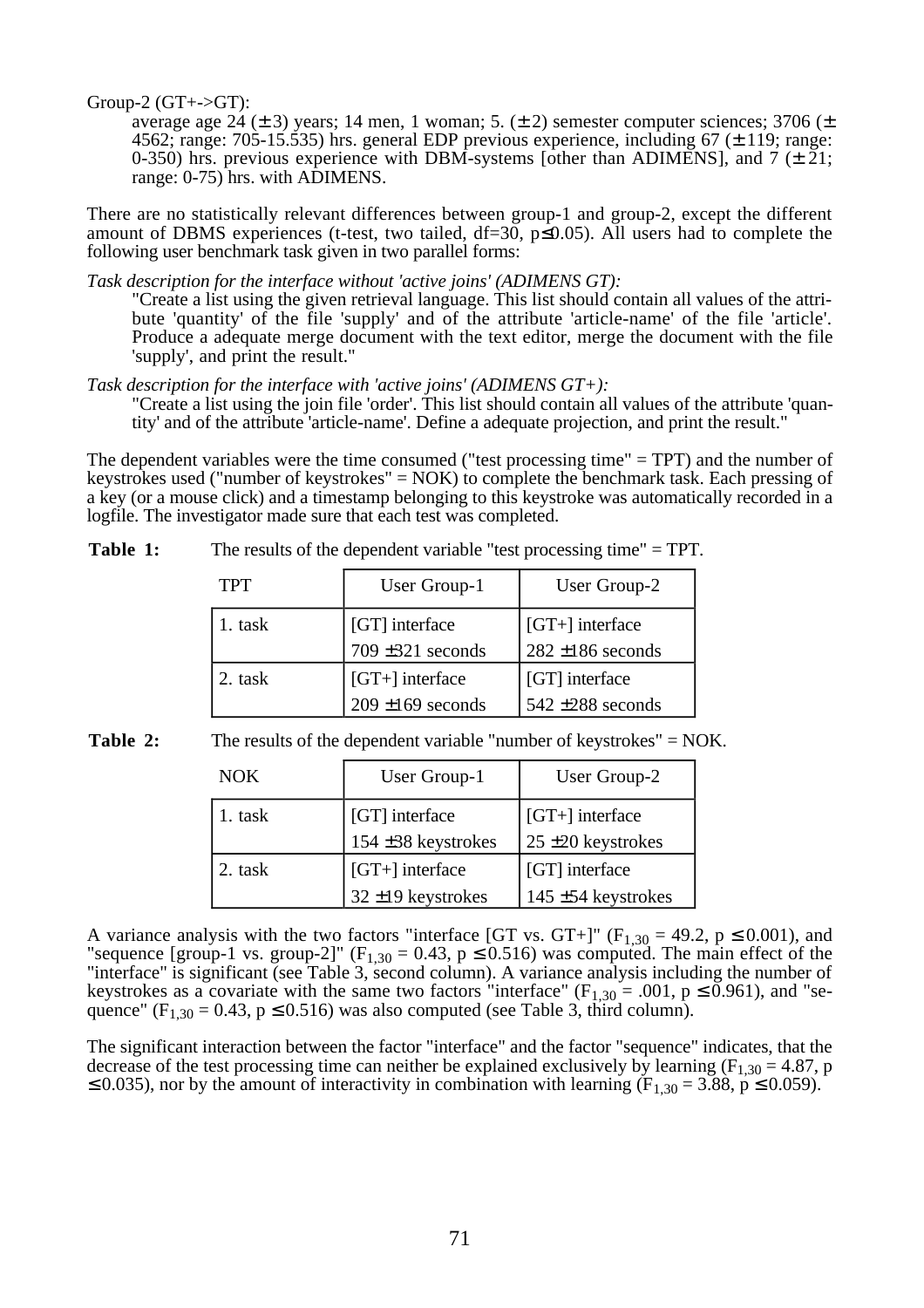**Table 3** Results of the two factorial variance analysis with the factor "interface" and the factor "sequence" for the dependent variable "test processing time" (variable TPT). The variable "number of keystrokes" (variable NOK) is used as a covariate in a second variance analysis.

| dependent variable:                             | covariate:      |              |                        | covariate: |      |      |  |
|-------------------------------------------------|-----------------|--------------|------------------------|------------|------|------|--|
| <b>Test Processing Time (TPT)</b>               | without         |              | "number of keystrokes" |            |      |      |  |
| source of variation                             | df <sup>1</sup> | $\mathbf{F}$ |                        | d f        | F    |      |  |
| "interface" $[GT vs GT+]$                       |                 | 49.24        | .001                   |            | .001 | .961 |  |
| "sequence" [group-1 vs group-2]                 |                 |              | $.43$ $.516$           |            | .43  | .516 |  |
| "interface" <sup>®</sup> "sequence" interaction |                 | 4.87         | .035                   |            | 3.88 | .059 |  |

Table 4: The mean of the dependent variable "test processing time" = TPT for the interface GT (without active joins) and GT+ (with active joins).

| l'P'I       | [GT] interface        | $[GT+]$ interface     |
|-------------|-----------------------|-----------------------|
| global mean | $628 \pm 312$ seconds | $244 \pm 178$ seconds |



Figure 5: The diagram shows the results of the variable "test processing time" for the two different user interfaces and the two parallel benchmark tasks. The effects of the user interface, of learning, and of the interaction are illustrated.

<sup>1</sup> df means "degree of freedom"; F is the F-test value; p stands for the significance level (the alpha-error term).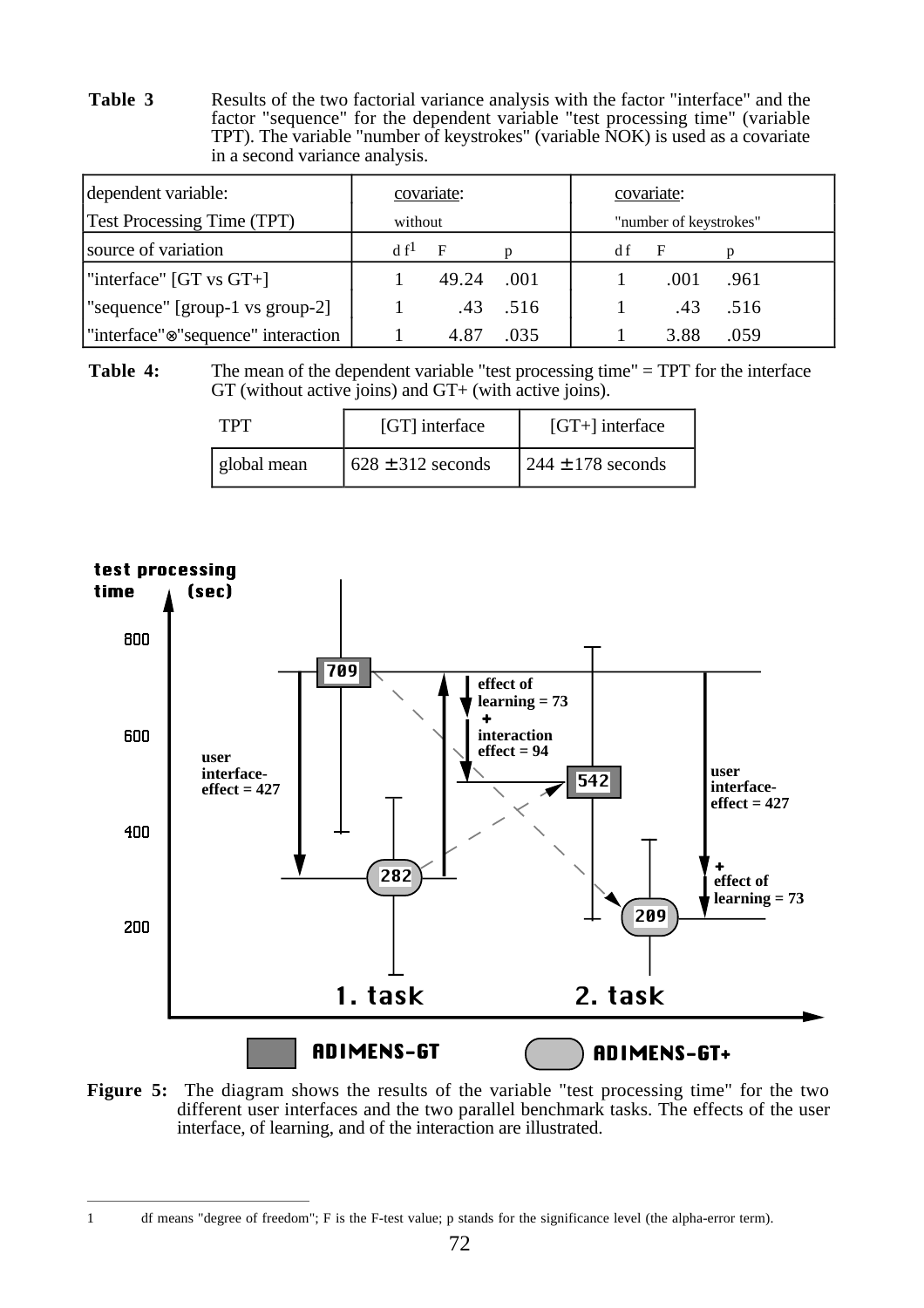The test processing time working with the new interface  $(GT+)$ ; 244 sec.  $\pm$  178 sec.) was 39% of the test processing time working with the old interface (GT; 628 sec. ± 312 sec.). This decrease of test processing time can be completely explained by the different amount of "interactivity" measured by the variable "number of keystrokes". The users completed the benchmark task with the new GT+ interface much quicker than with the old GT interface (see Table 4).

The significant interaction effect (Table 3) can be illustrated by calculating the following three effects: the user interface effect ("UE") [UE =  $TPT_{GT,1.task} - TPT_{GT+,1.task}$ ]; the effect of learning ("LE") [LE = TPT<sub>GT,1.task</sub> – TPT<sub>GT+,2.task</sub>.– UE]; the interaction effect ("IE") [IE = TPT<sub>GT+,1.task</sub> + UE –  $TPT_{GT,2,\text{task}} - LE$ ] (see Figure 5).

After finishing the benchmark test with both interfaces each user was asked for her/his opinion. The  $(GT > GT+)$  group-1 rated the question "The possibilities which are offered by the join files, are..." with a mean of 4.75 ( $\pm$  0.45 standard deviation); (5 = very useful, 4 = useful, 3 = neither/nor, 2 = necessary, and 1 = not necessary). The (GT+->GT) group-2 rated the same question with 4.60 ( $\pm$ 0.51). The difference between both groups is not significant. This result means, that all end-users of this investigation prefer the concept of "active joins".

#### **Conclusions**

The dominance of technical aspects in conventional interface design led to insufficient usability of DBMS´s by end-users. Taking the user's task oriented view seriously leads to a useful interface concept: the *active* join. This interface concept was implemented in a relational DBMS and tested and compared with the old interface without the active join function. The empirical results show a significant superiority of the interface with the active join concept. Active joins can be implemented with other systems like SOL/Forms, too.

The superiority of the interface concept of active joins can be explained by the decrease of necessary number of keystrokes to solve the benchmark task. The more keystrokes a user needs to solve a task, the more possibilities the user has to make a mistake. This result is in accordance with the results of Margono and Shneiderman [MARG87].

The direct manipulative handling of active joins makes it possible for end-users to define their individual task oriented DBMS interface objects and their task oriented view of the data. There are still some unsolved problems: the task oriented semantic of the join operations 'enter' and 'delete'. Taking the user's view seriously will help solving these problems in the future.

#### **Bibliography**

| DATE83       | Date C.J.,                                                                                                                                                                                                                                                                                                 |
|--------------|------------------------------------------------------------------------------------------------------------------------------------------------------------------------------------------------------------------------------------------------------------------------------------------------------------|
|              | An introduction to database systems, vol. 1&2, Addison-Wesley 1983.                                                                                                                                                                                                                                        |
| <b>DIN88</b> | DIN 66 234,<br>Bildschirmarbeitsplätze - Grundsätze ergonomischer Dialoggestaltung, DIN 66 234, part<br>8, Beuth 1988.<br>translated: "German Industrial Norm No. 66 234: Work places with display units -<br>principles of dialogue design."                                                              |
| EMER78       | Emery F.,<br>Characteristics of Socio-Technical Systems, Australian National University - Centre for<br>Continuing Education 1978, (An abridged version of TIHR Doc. 527: The emergence of<br>a new paradigm of work; Emery F., ed.; Canberra).                                                            |
| GEISS87      | Geiss D.,<br>Ein endbenutzerorientiertes Datenbanksystem auf der grafischen Benutzerschnittstelle<br>GEM, University of Karlsruhe Department of Computer Science, 1987.<br>translated: "An end-user oriented database system based on the Graphical Environment<br>Manager GEM." unpublished Dissertation. |
|              | HUNZ90 HUNZIKER C. & HÄSSIG S.,<br>ADIMENS-Umfrage: Untersuchung von Datenbankstrukturen. unpublished technical                                                                                                                                                                                            |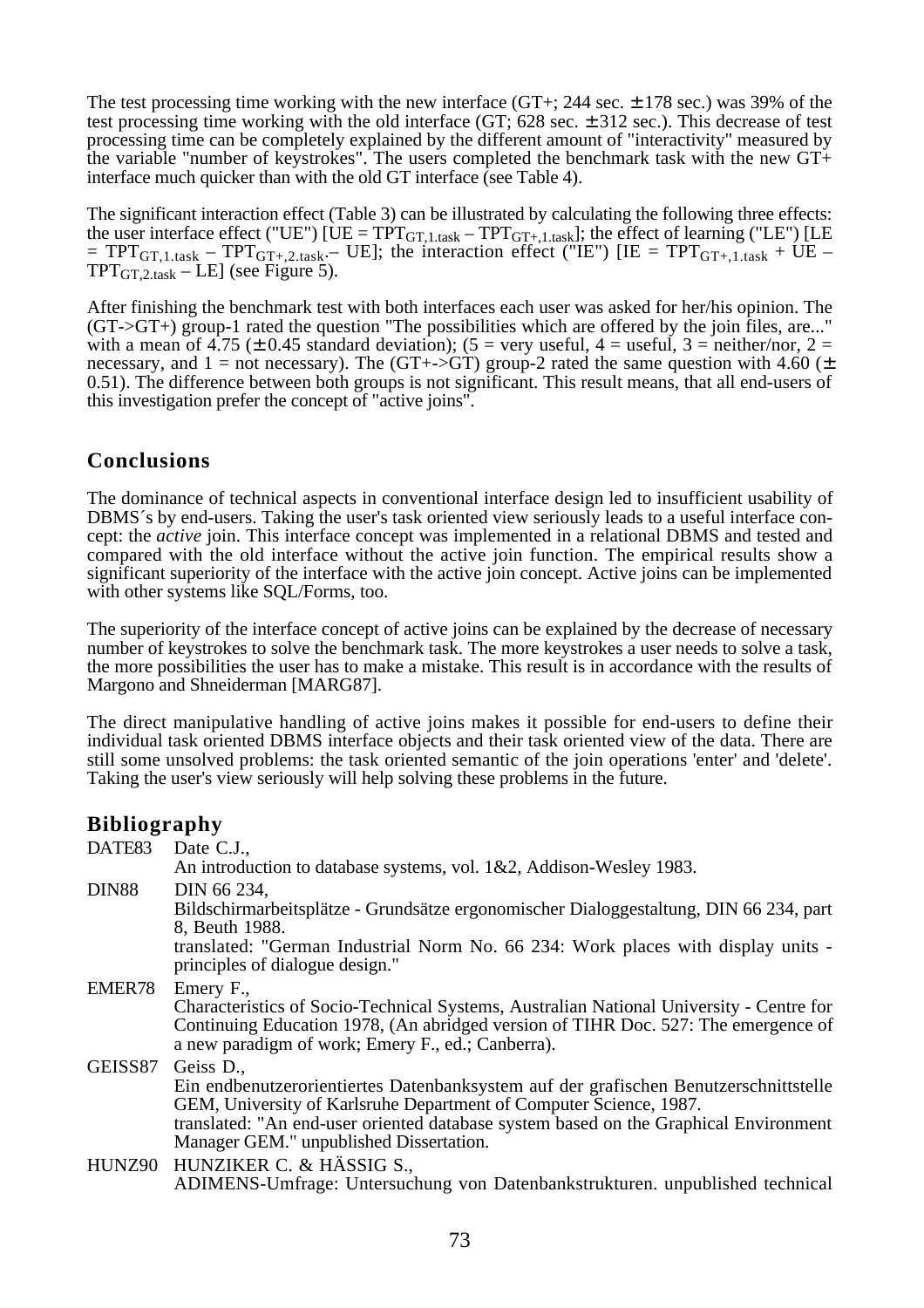report WS'89/90, Swiss Federal Institute of Technology - Work and Organizational Psychology Unit 1990.

translated: "ADIMENS-survey: analysis of database structures."

- MARG87 Margono S. & Shneiderman B., A study of file manipulation by novices using commands vs. direct manipulation, (26th Annual Technical Symposium Washington D.C. Chapter of the ACM Gaithersburg, MD, June 11, 1987; pp. 154-159).
- RAUT89a Rauterberg M.,

MAUS versus FUNKTIONSTASTE: ein empirischer Vergleich einer desktop- mit einer ascii-orientierten Benutzungsoberfläche, Teubner 1989, (Proceedings of "Software-Ergonomie ´89"; Maass S. & Oberquelle H., eds; pp. 313-323).

translated: "Mouse versus Function key: an empirical comparison between a desktop- and an ascii-oriented user interface".

RAUT89b Rauterberg M., Ein empirischer Vergleich einer desktop- mit einer menü-orientierten Benutzungsoberfläche für ein relationales DBMS, Springer 1989, (Proceedings of the "GI-Jahrestagung 1989, vol I; Informatik Fachberichte Nr. 222"; Paul M., ed.; pp. 243-258). translated: "An empirical comparison between a desktop- and an ascii-interface of a relational data base system".

RAUT90 Rauterberg M.,

Experimentelle Untersuchungen zur Gestaltung der Benutzungsoberfläche eines relationalen Datenbanksystems, Swiss Federal Institute of Technology - Work and Organizational Psychology Unit 1990, (Reports of the research project "User oriented software development and interface design", no. 3; Spinas P., Rauterberg M., Strohm O., Waeber D. & Ulich E., eds.).

translated: "Experimental investigations for the interface design of a relational database system".

RAUT91 Rauterberg M.,

Benutzungsorientierte Benchmark-Tests: eine Methode zur Benutzerbeteiligung bei der Entwicklung von Standardsoftware, Swiss Federal Institute of Technology - Work and Organizational Psychology Unit 1991, (Reports of the research project "User oriented software development and interface design", no. 6; Spinas P., Rauterberg M., Strohm O., Waeber D. & Ulich E. , eds.).

translated: "User-oriented Benchmark-Tests: a method to participate end-users in the development of standard software".

- SCHLA83 Schlageter G. & Stucky W., Datenbanksysteme - Konzepte und Modelle, Teubner 1983. translated: "Database systems - concepts and models".
- SPINA90 Spinas P., Waeber D. & Strohm O.,

Kriterien benutzerorientierter Dialoggestaltung und partizipative Softwareentwicklung eine Literaturaufarbeitung, Swiss Federal Institute of Technology - Work and Organizational Psychology Unit 1990, (Reports of the research project "User oriented software development and interface design", no. 1, Spinas P., Rauterberg M., Strohm O., Waeber D. & Ulich E. , eds.).

translated: "Criteria of user oriented dialogue design and participative software development - an overview".

- ULICH87 Ulich E., Some aspects of user-oriented dialogue design, North-Holland 1987, (System Design for Human Development and Productivity: Participation and Beyond; Fuchs-Kittowski K., Docherty P., Kolm P. & Mathiassen L., eds.).
- ULICH89 Ulich E., Arbeitspsychologische Konzepte der Aufgabengestaltung, Teubner 1989, (Proceedings of "Software-Ergonomie ´89"; Maass S. & Oberquelle H., eds.; pp. 51-65). translated: "Task design concepts of work psychology".
- ULICH91 ULICH E, RAUTERBERG M, MOLL T, GREUTMANN T, STROHM O., Task Orientation and User-Oriented Dialog Design. International Journal of Human Computer Interaction, vol. 3, no. 2,.117-144.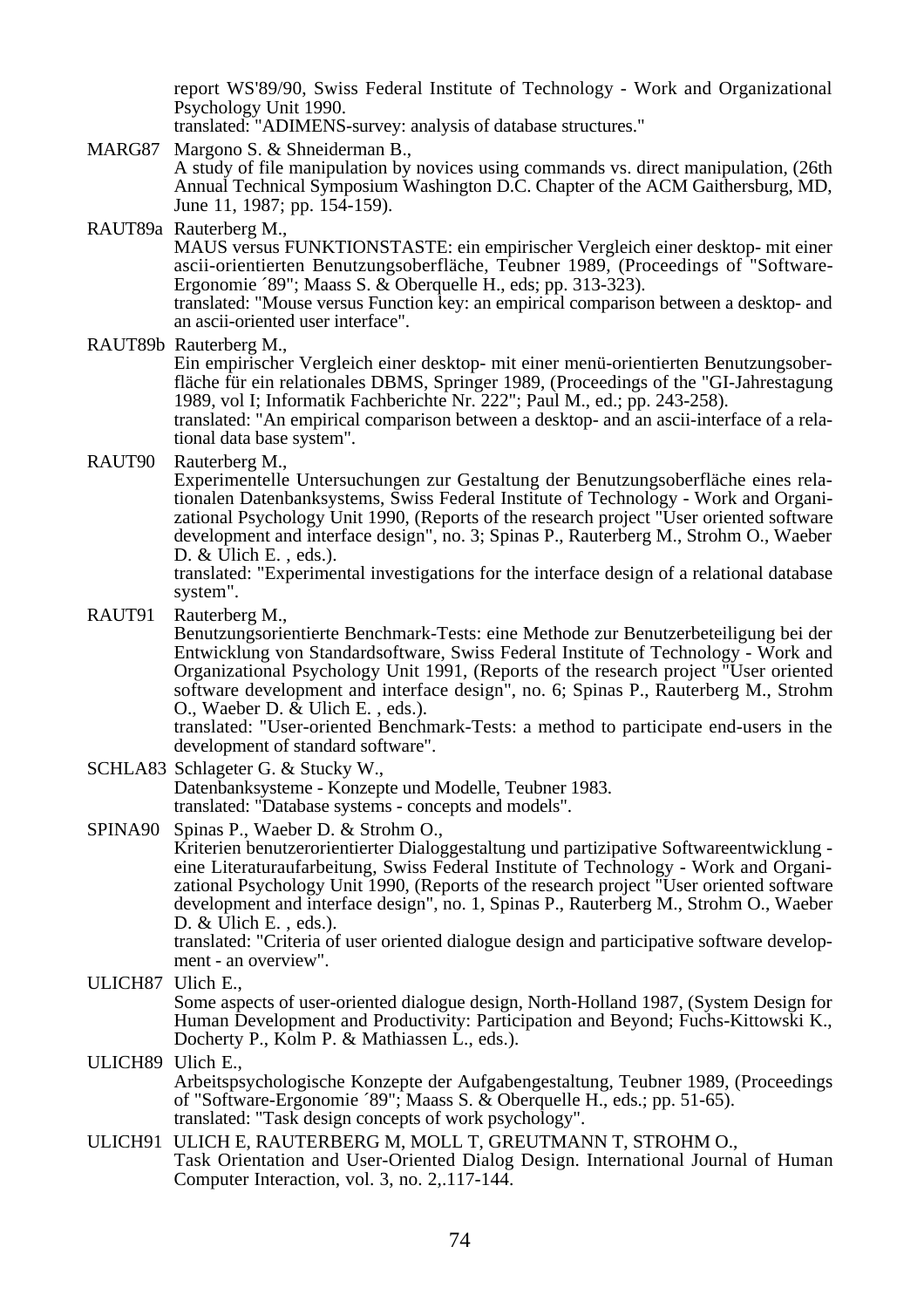### **Appendix: syntax diagram of the retrieval language**



**attribute name:** { selection list of all attribute names of the active file}

or { selection list of all numbers of the attribute names of the active file, which are automatically generated by the DBMS}